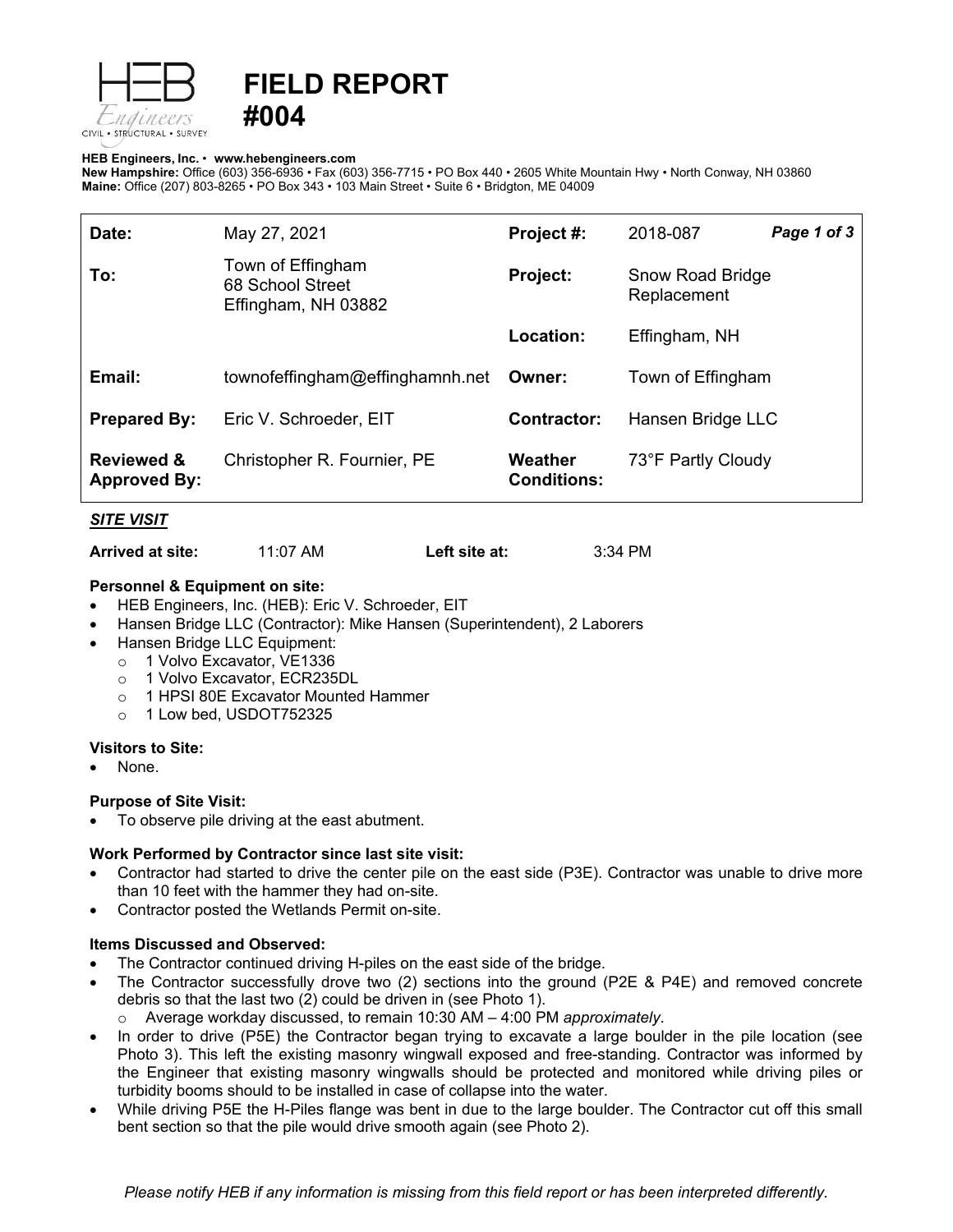- Contractor's original plan was for the piles on both sides of the bridge to be driven before removal of existing culverts. Now they plan to only drive the east side piles before removal of the culverts.
- The Contractor's goal was to finish H-pile driving on the east side by the end of this week (May 28, 2021), but that does not appear attainable.

# **Work Scheduled:**

• Friday, May 28, 2021 – Contractor to continue driving H-Piles.

## **Outstanding Construction Issues:**

• None.

## **Next Observation:**

• Friday, May 28, 2021.

## **Photos:**

• Taken by EVS on May 27, 2021.



Photo 1: The second H-pile being installed (P4E).